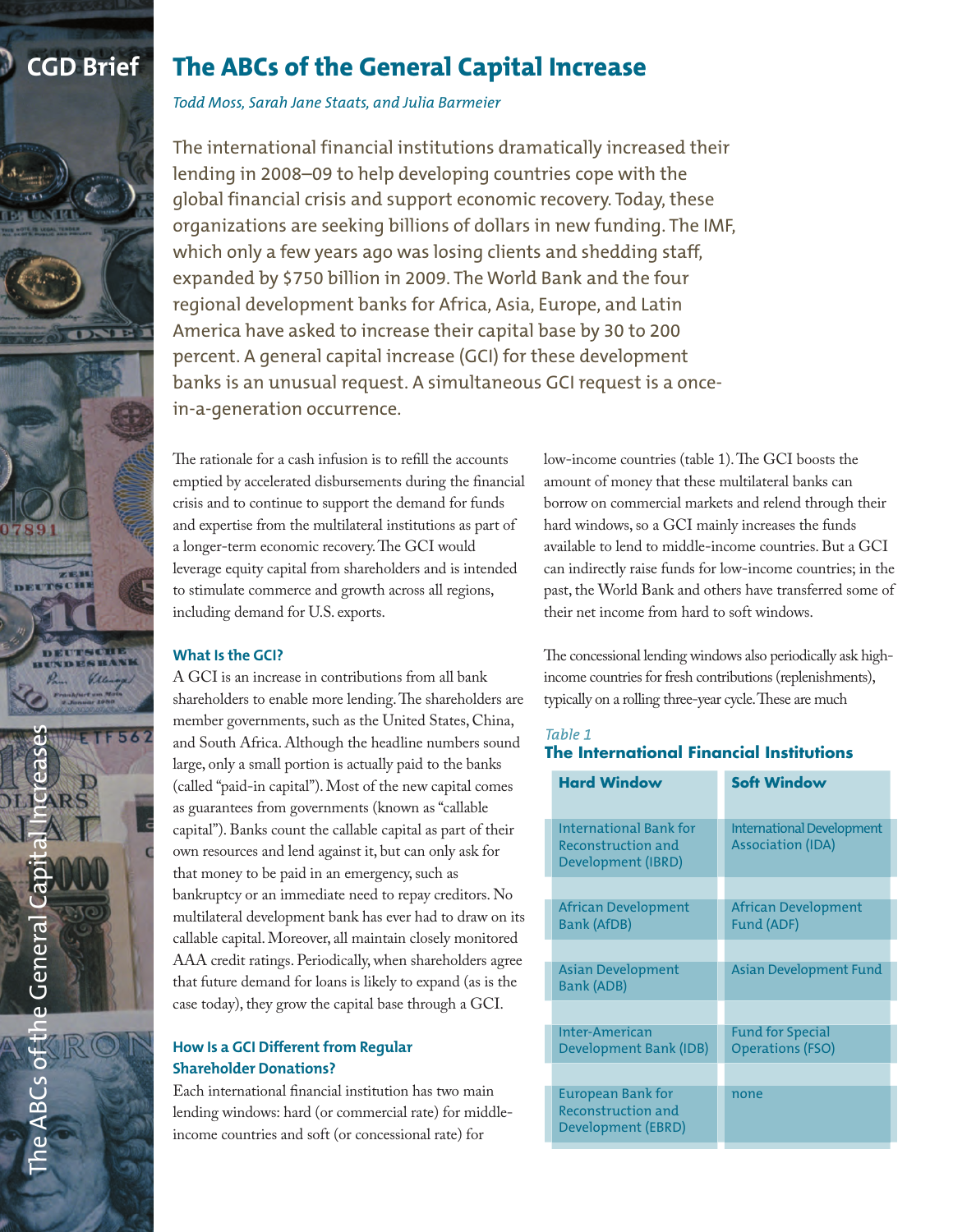more common and entirely separate from the GCI. Coincidentally, the soft loan window of the World Bank (the International Development Association) and the African Development Bank (the African Development Fund) both sought replenishments.

# **How Much Money Are We Talking About?**

The World Bank's hard loan window, the International Bank for Reconstruction and Development (IBRD), is seeking a total capital increase of \$86 billion,with \$5.1 billion in paid-in capital.The African Development Bank is asking for \$63 billion,with \$3.8 billion paid in. See table 2 for more.

# **How Much Would the United States Have to Pay?**

A member's share of the GCI is based on its shareholding in the institution. Shareholding also influences voting weights,which are based on the amount of capital each country has contributed since founding.The United States is the largest shareholder for most of the multilateral development banks (table 3).The amount

the United States needs to pay is its proportional share of the paid-in capital. For the IBRD, the payments for paid-in capital are spread over five years; for the African Development Bank, over eight years.Thus, if shareholders agree to the GCI, the United States will pay approximately \$173 million per year to the World Bank and \$32 million per year to the AfDB.

This may sound like a lot of money during a time of fiscal restraint, but the paid-in capital has tremendous multiplier effects. First, the banks can lend against their much greater callable capital; second, U.S. paid-in capital crowds in other shareholders.Thus, every \$1 the United States contributes to the IBRD as part of a GCI enables at least \$30 in new lending (assuming that the United States has roughly 16 percent of the shares and that the World Bank maintains a 20 percent loan-equity ratio). For the AfDB, every \$1 from the United States means more than \$70 in additional lending.

## **Why Now?**

GCIs generally occur when a region faces a financial crisis or when a regional bank

needs to grow in response to larger client economies.They are fairly unusual.(The last GCI for the AfDB was in 1998; for the IBRD, 1988).The institutions now seeking a GCI cite the financial crisis of 2008–09 as the primary reason for the boost. After accelerating their lending to combat the effects of the crisis, the banks need to replenish their funds or near-term lending will drop significantly.That could slow recovery in countries that have limited access to private capital markets and depend on the multilateral banks for financing.The AfDB is also arguing that the overall growth of member state economies has required it to increase private-sector operations (from less than \$300 million in 2004 to more than \$1.5 billion in 2009). Crowding in private capital helps attract investment in African infrastructure and supports private-sector development on the continent.

## **Who Decides?**

Approving a GCI takes three steps.First, bank management works with shareholders to discuss an increase,which the board then formally endorses.This has already happened in most institutions. Next, the increase must

| <b>Institution</b> | <b>Current</b><br><b>Capital Base</b><br>(\$ billions) | <b>Proposed</b><br>Increase (%) | <b>Proposed</b><br><b>Increase</b><br>(\$ billions) | <b>Capital Base</b><br>(\$ billions)<br><b>After Proposed</b><br><b>GCI</b> | <b>Proposed</b><br><b>Paid-in Capital</b><br>(%) | <b>Paid-in</b><br><b>Capital</b><br>(\$ billions) | <b>U.S. Share</b><br>(\$ millions) |
|--------------------|--------------------------------------------------------|---------------------------------|-----------------------------------------------------|-----------------------------------------------------------------------------|--------------------------------------------------|---------------------------------------------------|------------------------------------|
| <b>IBRD</b>        | 190                                                    | 31%                             | $86.2*$                                             | 276                                                                         | 6%                                               | 5.1                                               | 866                                |
|                    |                                                        |                                 |                                                     |                                                                             |                                                  |                                                   |                                    |
| <b>AfDB</b>        | 33                                                     | 200%                            | 63                                                  | 96                                                                          | 6%                                               | 3.8                                               | 259                                |
|                    |                                                        |                                 |                                                     |                                                                             |                                                  |                                                   |                                    |
| <b>EBRD</b>        | 30                                                     | 50%                             | 15                                                  | 45                                                                          | 10%                                              | $0^{**}$                                          | $\overline{0}$                     |
|                    |                                                        |                                 |                                                     |                                                                             |                                                  |                                                   |                                    |
| <b>IDB</b>         | 101                                                    | 70%                             | 70                                                  | 171                                                                         | 2%                                               | 1.7                                               | 510                                |
|                    |                                                        |                                 |                                                     |                                                                             |                                                  |                                                   |                                    |
| <b>AsDB</b>        | 55                                                     | 200%                            | 110                                                 | 165                                                                         | 4%                                               | 4.4                                               | 533                                |

The IBRD request is technically for a GCI of \$58.4bn (based on the existing shareholding structure) and a "selective capital increase" of \$27.8bn, which *alters slightly the shareholding weights. For simplicity, we have combined the two here.*

\*\* New capital for EBRD will come from issuance of temporary callable capital plus transfer of unallocated reserves, not paid-in.

# **General Capital Increases (GCIs)**

Table 2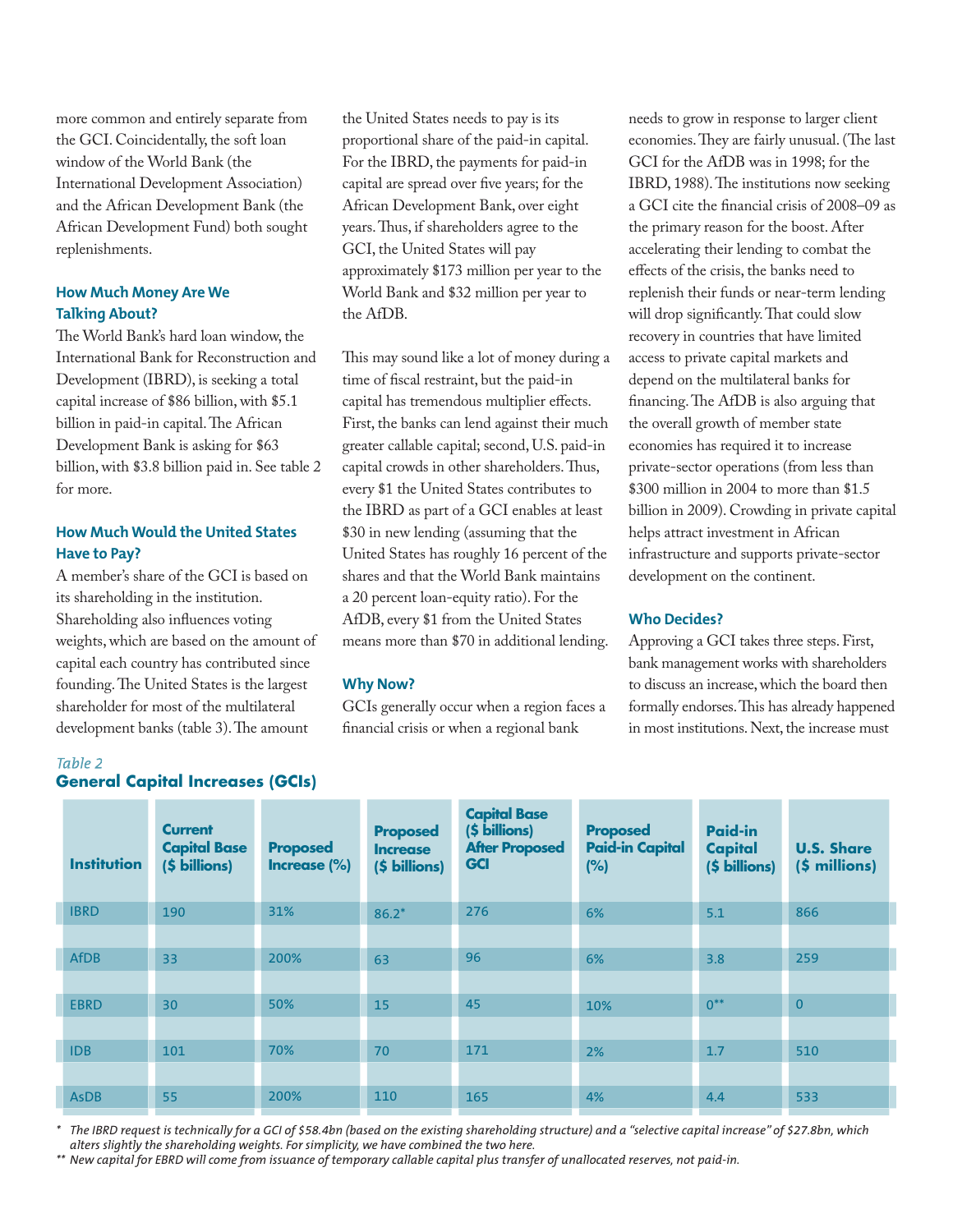be approved by the treasuries (or finance ministries) of each member country.The final decision to allocate funds generally involves the legislatures of each country as part of the normal budget process.

In the United States, increases would first be proposed by the U.S.Treasury and then submitted to Congress for approval.The Senate Foreign Relations Committee and the House Financial Services Committee are responsible for authorizing legislation, while the respective appropriations committees are responsible for final funding allocations. Contributions to the Asian

Development Bank GCI were included in the FY2011 budget. Capital increases for the other banks, if agreed,would likely be included in the FY2012 budget. These requests will coincide with, but are separate from, requests for replenishment of the concessional windows.

### **What Issues Are at Stake?**

Requests for a GCI are often accompanied by demands from shareholders for changes at the banks. Congress can choose to add conditions to new money or threaten to withhold capital increases if the banks do not pursue reforms. Senator Richard

Lugar (R-Indiana), ranking member of the Senate Foreign Relations Committee, issued a detailed report in March 2010 outlining recommendations for the banks ahead of GCI requests. Lugar's report lists 50 specific agenda points for the Obama administration, Congress, the IMF, and the multilateral banks to consider.These cover a wide range of issues, including improved monitoring and evaluations processes, information disclosure, and a more robust approach to lowering greenhouse gas emissions.

#### Table 3

# **Top Shareholders of the Development Banks**

| <b>IBRD</b>   |       | <b>AfDB</b>         |      | <b>AsDB</b> |       | <b>EBRD</b>   |       | <b>IDB</b>    |       |
|---------------|-------|---------------------|------|-------------|-------|---------------|-------|---------------|-------|
| U.S.          | 16.83 | Nigeria             | 8.88 | Japan       | 15.57 | U.S.          | 10.10 | U.S.          | 30.03 |
| <b>Japan</b>  | 8.07  | U.S.                | 6.44 | U.S.        | 15.57 | France        | 8.61  | Argentina     | 10.76 |
| Germany       | 4.60  | Japan               | 5.49 | China       | 6.43  | Germany       | 8.61  | <b>Brazil</b> | 10.76 |
| U.K.          | 4.41  | Egypt               | 5.14 | India       | 6.32  | <b>Italy</b>  | 8.61  | Mexico        | 6.93  |
| France        | 4.41  | <b>South Africa</b> | 4.56 | Australia   | 5.77  | Japan         | 8.61  | Venezuela     | 5.76  |
| Canada        | 2.85  | Germany             | 4.12 | Indonesia   | 5.43  | U.K.          | 8.61  | Japan         | 5.00  |
| China         | 2.85  | Algeria             | 3.97 | Canada      | 5.22  | <b>Russia</b> | 4.04  | Canada        | 4.00  |
| India         | 2.85  | Libya               | 3.84 | S. Korea    | 5.03  | Canada        | 3.44  | Chile         | 2.95  |
| <b>Russia</b> | 2.85  | Canada              | 3.75 | France      | 4.32  | <b>Spain</b>  | 3.44  | Colombia      | 2.95  |
| Saudi Arabia  | 2.85  | France              | 3.75 | Malaysia    | 2.72  |               |       | France        | 1.90  |
|               |       |                     |      |             |       |               |       | Germany       | 1.90  |
|               |       |                     |      |             |       |               |       |               | 1.90  |
|               |       |                     |      |             |       |               |       | <b>Spain</b>  |       |

If the GCI is agreed to, these weights will change slightly (e.g., the U.S. will drop to 16.75%, China will rise to 4.64%) *Source: Congressional Research Service*